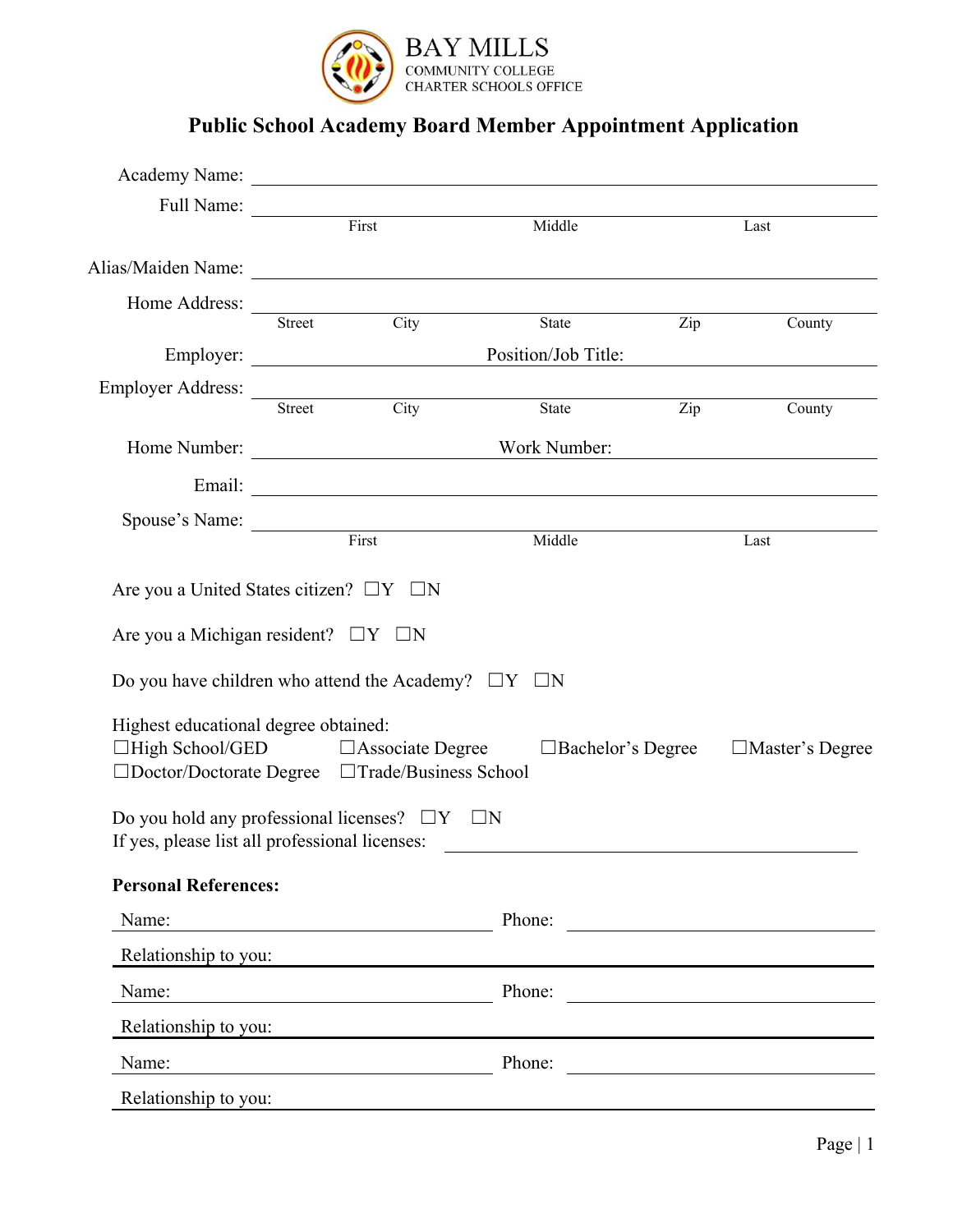

## **C***ONFLICT OF INTEREST: For the following questions, all yes answers require detailed responses. Use a separate piece of paper if necessary.*

| 1. Will you or your spouse have any contractual agreement with the Academy?                                                                                                                                                                                                                                                                                                                                                                   | $\Box$ Yes<br>$\square$ No |
|-----------------------------------------------------------------------------------------------------------------------------------------------------------------------------------------------------------------------------------------------------------------------------------------------------------------------------------------------------------------------------------------------------------------------------------------------|----------------------------|
| 2. Will you or your spouse have any ownership interest in any management company<br>contracting with the Academy?                                                                                                                                                                                                                                                                                                                             | $\Box$ Yes<br>$\square$ No |
| 3. Have you or your spouse guaranteed any loans for the Academy?                                                                                                                                                                                                                                                                                                                                                                              | $\Box$ Yes<br>$\square$ No |
| 4. Will you or your spouse be leasing or selling any real property to the Academy?                                                                                                                                                                                                                                                                                                                                                            | $\Box$ Yes<br>$\square$ No |
| 5. Will you or your spouse be employed at the Academy, either as an employee of the<br>Academy or as an employee of the management company contracted by the Academy?                                                                                                                                                                                                                                                                         | $\Box$ Yes<br>$\square$ No |
| 6. Will you or your spouse sell any supplies, materials, equipment, or other personal<br>property to the Academy?                                                                                                                                                                                                                                                                                                                             | $\Box$ Yes<br>$\Box$ No    |
| 7. Have you or your spouse provided any start-up funds to the Academy? If yes, how<br>much money?                                                                                                                                                                                                                                                                                                                                             | $\Box$ Yes<br>$\square$ No |
| 8. Do you or your spouse, or other close family member have ownership interest, whether<br>direct or indirect, in any corporation, partnership association, or other legal entities which<br>will enter into a contract with the Academy?                                                                                                                                                                                                     | $\Box$ Yes<br>$\square$ No |
| 9. Please describe any other matter in which you are involved which could be considered<br>incompatible or a conflict of interest with the discharge of the duties in your position as an<br>Academy board member. Describe anything incompatibility or conflict of interest that may impair<br>your independence of judgement or action in the performance of the duties of that position. If there<br>is no such matter, please state that. |                            |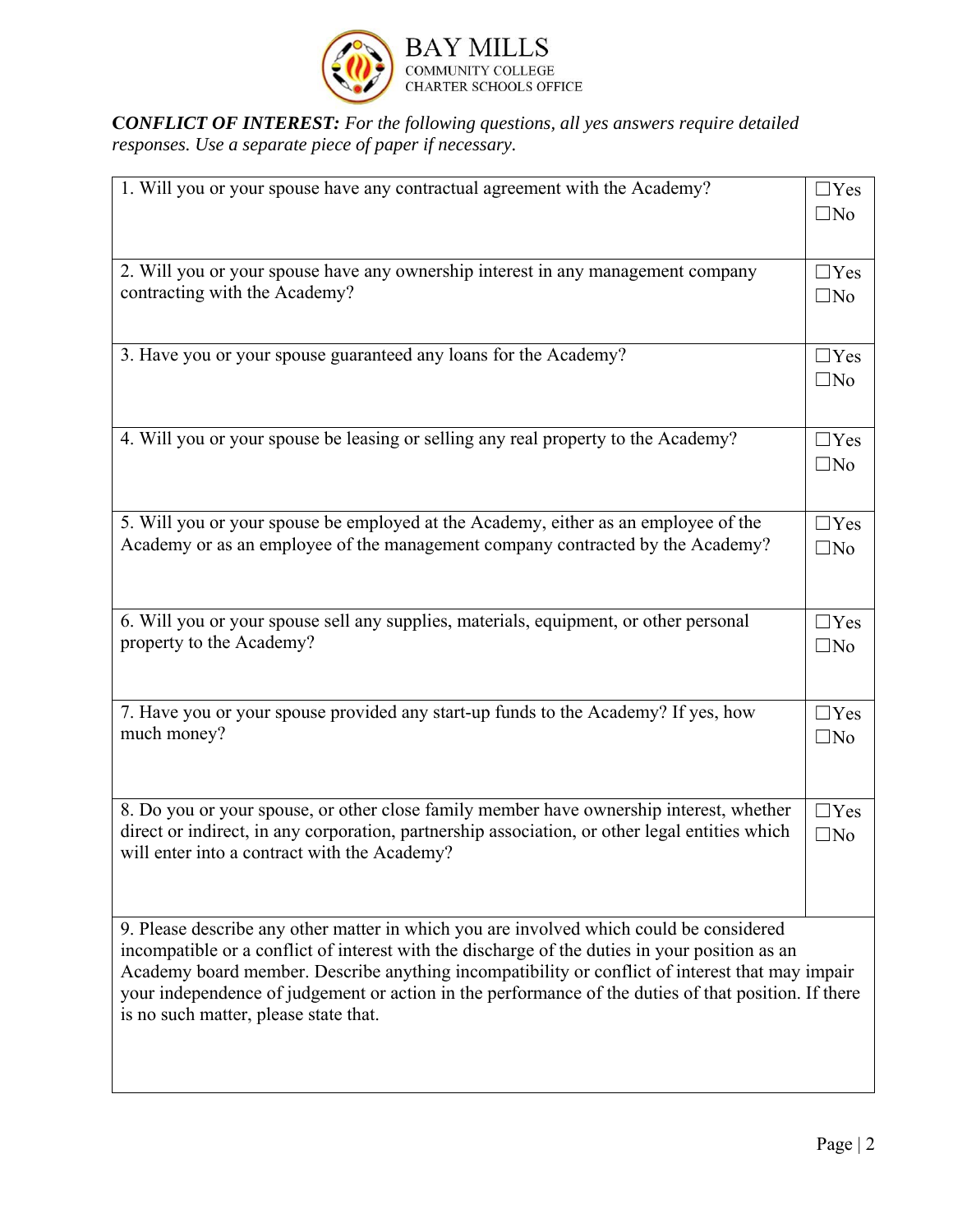

*ETHICAL MATTERS: For the following questions, all yes answers require detailed responses. Use a separate piece of paper if necessary.* 

| 10. Have you ever been cited for a breach of ethics for unprofessional conduct?                                                                                                                                                                                                                                                                                                                                                                                            | $\Box$ Yes<br>$\Box$ No    |
|----------------------------------------------------------------------------------------------------------------------------------------------------------------------------------------------------------------------------------------------------------------------------------------------------------------------------------------------------------------------------------------------------------------------------------------------------------------------------|----------------------------|
| 11. Have you ever been named in a complaint to any court, administrative agency,<br>professional association, disciplinary committee, or other professional group?                                                                                                                                                                                                                                                                                                         | $\Box$ Yes<br>$\square$ No |
| 12. Have you ever been convicted of or entered a plea of guilty or nolo contendere or<br>forfeited collateral for any criminal violation other than minor traffic offense? Please note<br>that minor traffic offenses do not include the Michigan offenses of operating under the<br>influence of liquor, operating while impaired, reckless driving, or the equivalent offense<br>in other states.                                                                        | $\Box$ Yes<br>$\square$ No |
| 13. Are you now under charges for any violation of the law?                                                                                                                                                                                                                                                                                                                                                                                                                | $\Box$ Yes<br>$\Box$ No    |
| 14. Have you ever been convicted by any military court?                                                                                                                                                                                                                                                                                                                                                                                                                    | $\Box$ Yes<br>$\square$ No |
| 15. Have you ever been imprisoned, been on probation, or been on parole?                                                                                                                                                                                                                                                                                                                                                                                                   | $\Box$ Yes<br>$\square$ No |
| 16. Are you presently, or have you ever been a party of interest in any administrative<br>agency proceedings or civil litigation which is related in any way to the position to which<br>you seek to be appointed?                                                                                                                                                                                                                                                         | $\Box$ Yes<br>$\Box$ No    |
| 17. Has any business in which you, your spouse, close family member, or business<br>associate are or were an officer, director, or partner been a party to any administrative<br>agency proceedings or civil litigation relevant to the position to which you seek to be<br>appointed? Please note you need only consider proceedings and litigation that occurred<br>while you, your spouse, close family member, or business associate in an office of that<br>business. | $\Box$ Yes<br>$\square$ No |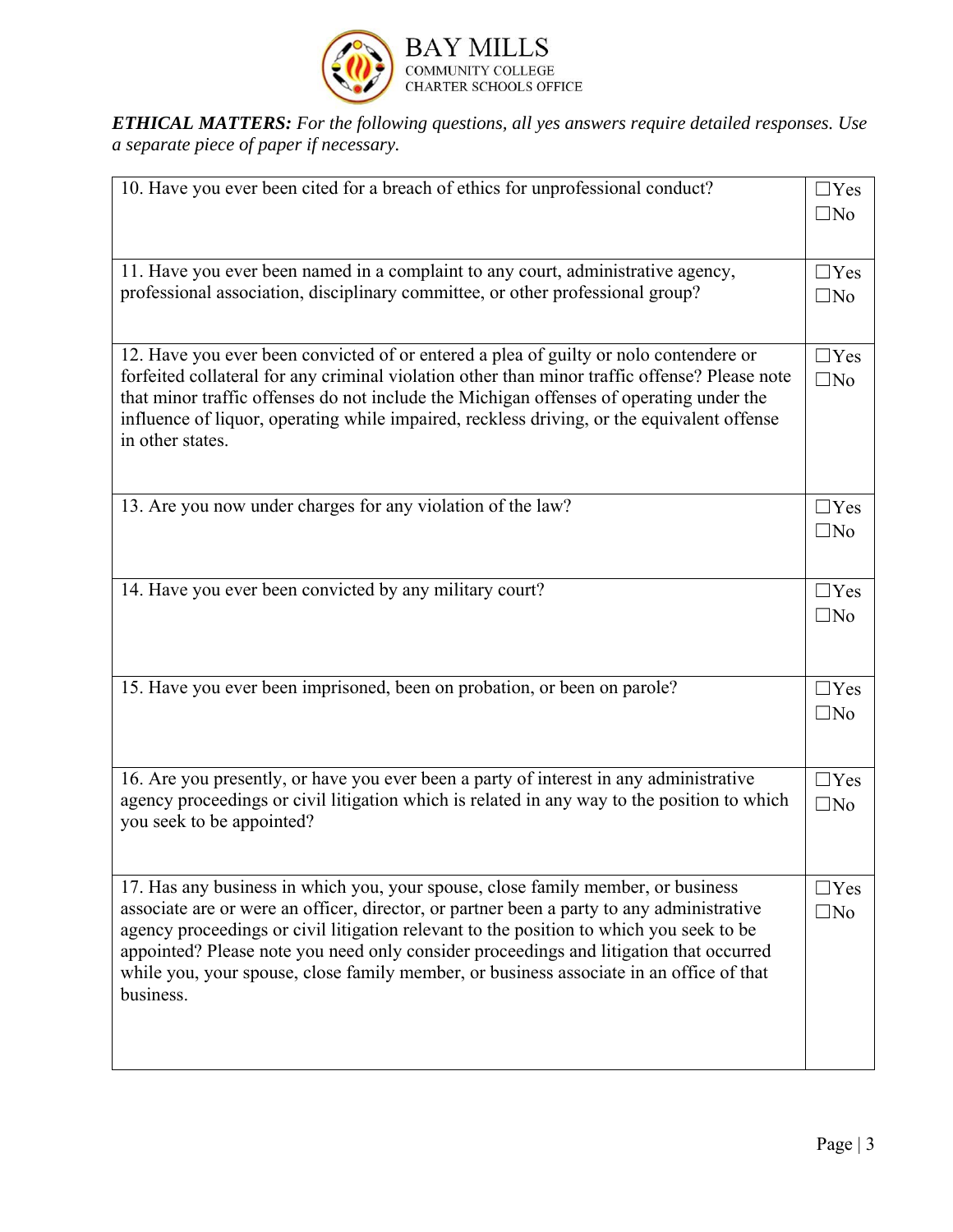

| 18. Please provide any additional information, favorable or unfavorable, which you feel should be<br>considered in connection with your appointment.                                                                                              |                            |
|---------------------------------------------------------------------------------------------------------------------------------------------------------------------------------------------------------------------------------------------------|----------------------------|
| 19. Have you ever had any previous government appointment?                                                                                                                                                                                        | $\Box$ Yes<br>$\square$ No |
| 20. List all government experience at the local, state, or federal level. This excludes elective public<br>office, but includes advisory, consultative, honorary, in other part time service or position. Please<br>include the dates of service. |                            |
| 21. List all elective public offices you have sought and/or held with dates of service.                                                                                                                                                           |                            |
| 22. Will your service in another public office constitute a conflict of interest with your<br>duties as an Academy board member?                                                                                                                  | $\Box$ Yes<br>$\Box$ No    |
| 23. List all scholarships, fellowships, honorary degrees, honorary society memberships, and any<br>other special recognition for outstanding service or achievement.                                                                              |                            |
| 24. Do you know of any person or group who might take overt or covert steps to attack,<br>even unfairly, your appointment?                                                                                                                        | $\Box$ Yes<br>$\square$ No |
| 25. If you have additional abilities, other than those listed above, that qualifies you to hold the<br>position as Academy board member and is relevant to this position, please list them.                                                       |                            |